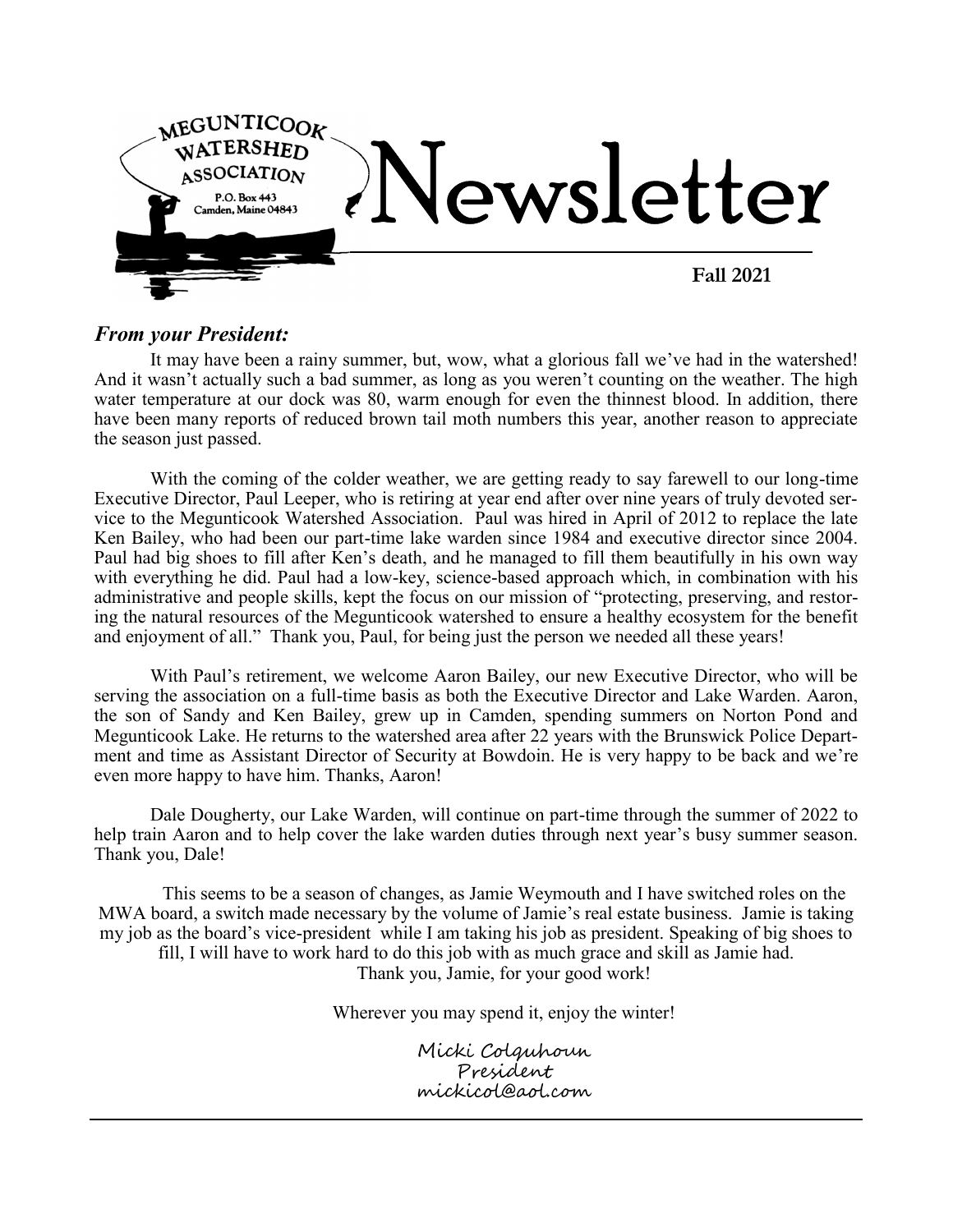*Lake Warden's Report:* **Hello to all, hope you are well** as the pandemic rolls along into its second fall. The Patrol boat still continues to work well. The motor now has over 1200 hours of run time, which is a lot. The windshield is getting hard to see thru as the Lexan plastic is crazing and clouding up. Replacement should be as easy as unbolting the old and bolting on the new.

We had an interesting phenomenon this summer. Eels started showing up dead on the surface of the lake. Maine Fish & Wildlife sent a crew to work on the lake and while they were here they saw several dead eels. They asked for a sample eel to take to a biologist to examine. I met them and supplied a dead eel. They also said the only place where it was happening was in our watershed. The Fish & Wildlife pathologist thinks a parasite is most likely the cause. Early on the eels were only found the lake but towards the end of August they started showing up in Norton Pond as well.

The outlet dams are fixed and working well. This has improved the water level control. The watershed was able to stay near full all summer and the wet early fall kept the lake full. The dam agent for the Town of Camden is now bringing the water level down to its winter level, around 2 feet down.

The July 4th boat parade at Norton was small due wet weather. It rained all day until just before the parade started. Only the hardy showed up and we had about 12 boats and a few kayaks.

*Continued on Page 3* 

| <b>Treasurer's Report:</b>                                                                           | <b>MWA Officers</b>                                                                                        |
|------------------------------------------------------------------------------------------------------|------------------------------------------------------------------------------------------------------------|
| As we reach the half-way mark of our fiscal                                                          | President-Micki Colquhoun                                                                                  |
| year, we are showing a small net loss in our total                                                   | mickicol@aol.com                                                                                           |
| income due to lower contribution totals, howev-                                                      | <b>Vice President- Jamie Weymouth</b>                                                                      |
| er at the present time we are about equal to last                                                    | jamieweymouth@gmail.com                                                                                    |
| year in memberships. Although we had a de-                                                           | <b>Secretary - Paul DeOrsay</b><br>pdeorsay@gmail.com                                                      |
| crease in payroll expenses later in the summer                                                       | <b>Treasurer-Sarah Marriner</b>                                                                            |
| due to weather we will see increased payroll                                                         | smarriner80@gmail.com                                                                                      |
| over the next quarter as we transition and bring<br>our new Executive Director/ Lake Warden up to    | <b>MWA Staff</b>                                                                                           |
| speed.                                                                                               | Exec. Director/Lake Warden- Aaron Bailey- 207-                                                             |
|                                                                                                      | 522-8794; aaron@megunticook.org                                                                            |
| On behalf of the Board of Directors, I wish to<br>thank everyone for their continued support of      | <b>Outgoing Exec. Director- Paul Leeper</b>                                                                |
| MWA. If you have not already done so please                                                          | 207-592-8540; paul@megunticook.org                                                                         |
| consider renewing your MWA membership. Be                                                            | <b>Lake Warden- Dale Dougherty</b>                                                                         |
| sure to like us on Facebook and Instagram to                                                         | 207-390-0030; lakewarden@megunticook.org                                                                   |
| keep an eye out for upcoming events and current                                                      |                                                                                                            |
| watershed photos. Sarah Marriner, Treas-                                                             | Interested in serving on the MWA Board of Direc-                                                           |
| urer smarriner 80@gmail.com                                                                          | tors, or helping out on a committee?<br>please contact Aaron Bailey or one of the Board offic-             |
| <b>IMPORTANT!!!</b>                                                                                  | ers. aaron@megunticook.org                                                                                 |
| Do we have your current e-mail address, mailing                                                      | <b>Check us out at</b>                                                                                     |
| address and phone number?                                                                            | www.megunticook.org and on Facebook/                                                                       |
| We need current e-mail addresses, mailing address-                                                   | <b>Instagram</b>                                                                                           |
| es, and phone numbers for all members. We have a<br>number of old addresses, e-mails, and phone num- |                                                                                                            |
| bers. Emergency notices and seasonal updates are                                                     | Please don't forget your dues!                                                                             |
| sent by e-mail making the importance of having                                                       | If there is a yellow dues card and envelope included                                                       |
| them current crucial. MWA does not sell or share its                                                 | with this newsletter, it is for your 2021-2022 dues.<br>Please send in your membership check today. If you |
| e-mail or mailing lists. Forward all information to                                                  | are not a member please consider joining and/or making                                                     |
| Aaron Bailey: aaron@megunticook.org or<br>207-522-8794.                                              | a donation at this time.                                                                                   |
|                                                                                                      | We need everyone's continued support!                                                                      |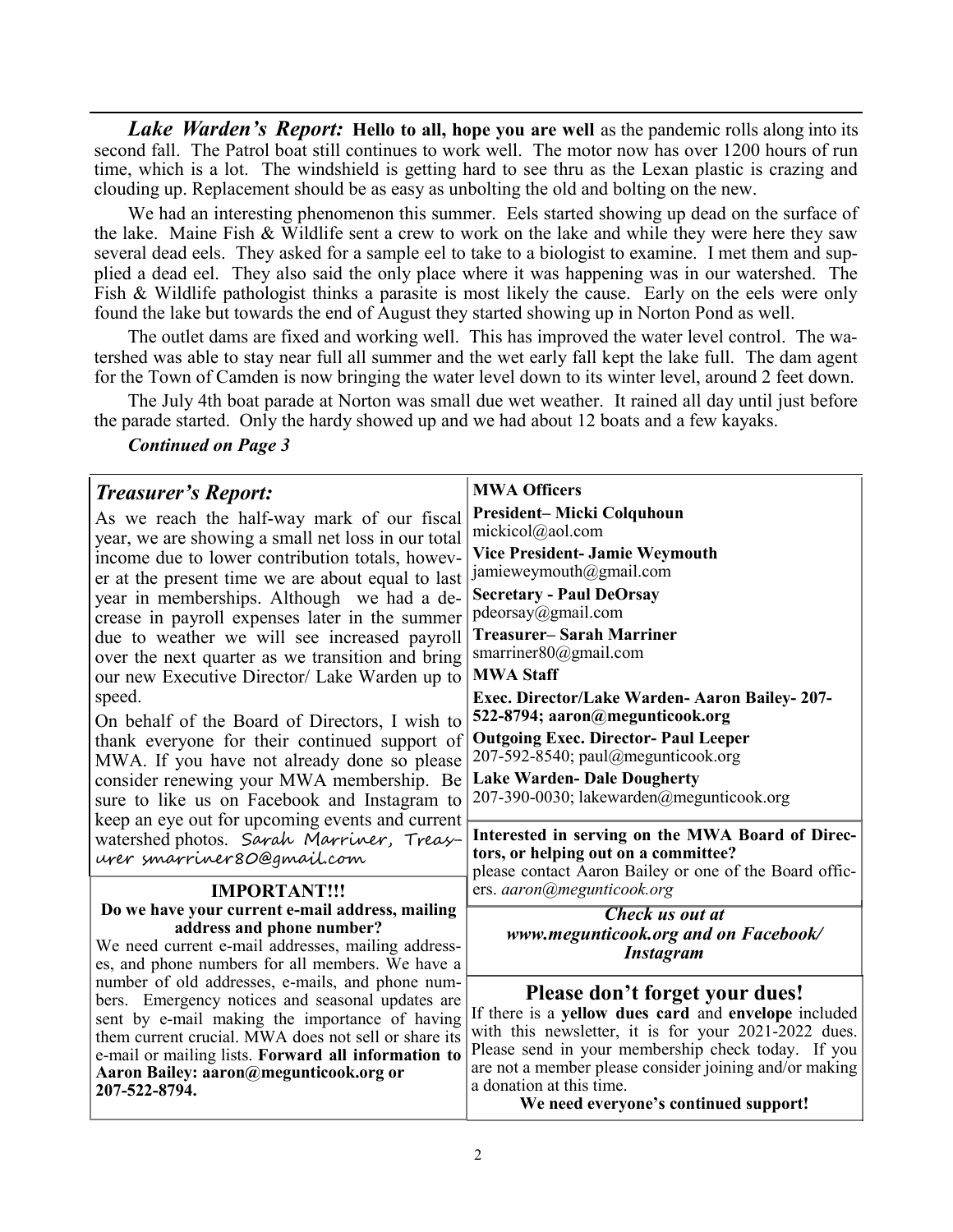*Exec. Director Report:* **Happy fall everyone! Aaron Bailey here.** I started work for the MWA at the end of September as full-time Executive Director And Lake Warden. I continue to work with Paul and Dale as they bring me up to speed about the inner workings of the MWA. I have been out in the patrol boat a few times and have been able to get my eyes on most of the properties around the lake and pond. I have spent some time driving around and familiarizing myself with the watershed as well. It will be a busy winter continuing to be brought up to speed, keeping an eye on the watershed and getting things ready for spring. I want to thank everyone again for the opportunity to keep an eye on the watershed as I work to further the mission of the MWA. Hope to see folks out and about, and look forward to introducing myself to all the MWA members!

## Exec. Dir. Aaron Bailey Tel. 207-522-8794 Email: Aaron@megunticook.org

*Outgoing Exec. Director Report:* Well MWAers, this will be my last newsletter report. I announced my retirement to the Board this past summer and am looking forward to relaxing in this beautiful Watershed in the coming years. Your Board of Directors, after a long involved search, offered the position to Aaron Bailey. Aaron is the son of the late Ken Bailey who was instrumental in making the MWA what it is today. I think Aaron will do great in his new position and I hope everyone will assist him in any way possible as he learns the ropes.

I have enjoyed my time working to protect the Watershed that I love… although some of my duties were more enjoyable than others! As my wife said when I took the job, "you've spent your entire career trying to be outdoors as much as possible, and now you're going to stare at a computer screen?" Oh well, sometimes life throws you a curveball. It was a job that needed done and I thought I could help. The outdoors stuff was grand, the back office work, eh, I managed.

MWAers, looking forward I see a host of challenges for our Watershed: larger boats, user conflicts, overuse, water quality changes from less ice cover, invasive plants, both in the water and on land, to name a few. It will be up to all of us in the MWA community to help find solutions.

So folks, I'll get off my soapbox and, See you on the Water!

Outgoing Exec. Dir. Paul Leeper Tel. 207-592-8540 Email: paul@megunticook.org

## *Lake Warden's Report Continued from Pg.2*

The Music on the Lake Concert was also a damp evening with showers. The Jason Spooner Band played until it was raining hard. They called it for the night only 15 minutes early. Some boats left early with the showers but most stayed until the end. The area was clear of boats 20 min after the show just as darkness fell on the lake.

**Issues on the watershed**- Paddleboards without PFD`s (Personal Floatation Device or life jacket). I continue to hear from Paddleboarders that their board is a PFD. This is not true, the regulations state that each paddleboarder must have their own PFD. Yes, your board will not sink to the bottom, because all boats sold in the states must have positive flotation. Source: BIA (Boating Industries of America)

Boat size is growing every year. The larger boats have larger wakes. Boaters think they're good only going half speed. But boats with bows high in the air at slower speeds are making a large wake that is harmful to people, shorelines, docks, and floats. Operators of boats are responsible for the damage their wakes cause. Check behind you just like you do with the rear-view mirror of your car. If your wake is big adjust your speed to reduce the wake. When in doubt, slow down and enjoy the ride.

Stay safe on the watershed this fall.

Lake Warden and Camden Inland Harbormaster Dale Dougherty, Tel. 207- <sup>390</sup>-0030 E-mail: lakewarden@megunticook.org